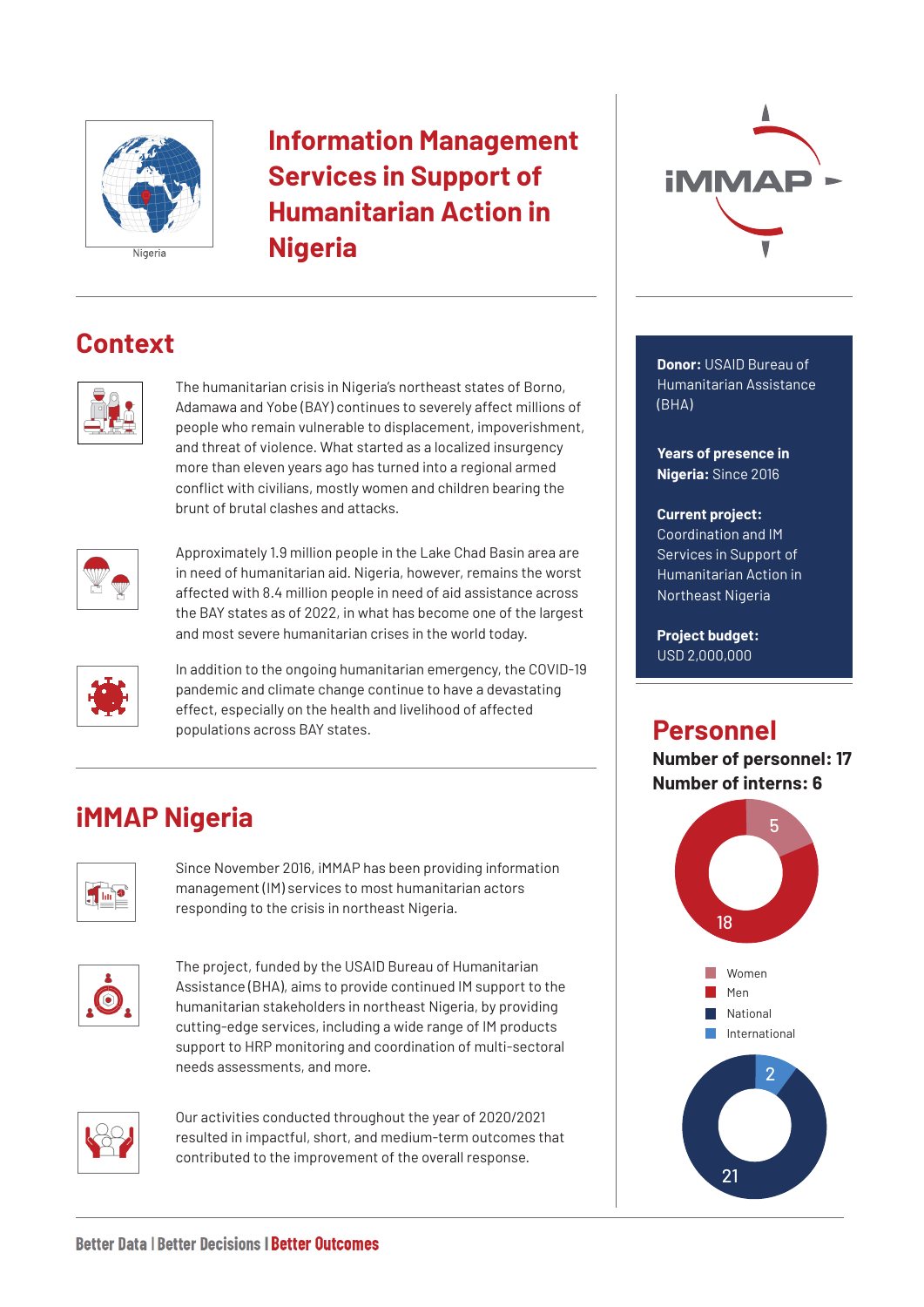#### **Services**



**Response Monitoring:** iMMAP supports sectors in reaching a high level of consistency in data collection using enhanced and userfriendly response monitoring tools including the 5W templates. iMMAP IMOs support the sectors through the preparation of analyses, incorporated into operational planning and coordination.



**Targeted Response:** iMMAP has been conducting analyses on the gaps in humanitarian activities, including the lowest administrative levels (ward and LGA), and continues to provide valuable information to humanitarian organizations to enable targeted response activities.

| a a |
|-----|
|-----|

**Innovative IM Approaches:** iMMAP has been improving data collection, analysis and reporting across all sectors while making cross-sector comparisons possible. Across all the sectors and working groups supported, iMMAP IM experts are laying the foundations for solid data visualization by creating geo-databases and developing product templates.

## **Humanitarian Information Analysis Unit**



In January 2021, iMMAP launched the humanitarian information analysis unit (HIAU), consisting of eight officers from different disciplines with the goal of addressing IM gaps in all humanitarian sectors responding to the northeast Nigeria crisis.

The unit seeks to provide a holistic understanding from multiple perspectives and points of analysis to enable partners to position vulnerable populations at the center of programmatic decisionmaking.

The HIAU is currently supporting several humanitarian actors, sectors, sub-sectors, and working groups such as Nigeria INGO Forum (NIF), Nutrition, Gender-Based Violence (GBV), Protection, Early Recovery and Livelihoods (ERL), Housing, Land, and Property (HLP) Sub-sector, Assessment and Analysis and Cash Working Groups.





## **Capacity Building**



iMMAP initiated its humanitarian IM training and capacity building program in January 2018. Under the program, iMMAP works closely with partners to identify priority IM capacity building needs and participants, design training activities as well as facilitate and deliver training sessions.

This program aims to strengthen the capacity of humanitarian actors in northeast Nigeria to optimize information management tools, platforms, technologies, and best practices for a more effective response, aligned with the humanitarian principles. iMMAP has so far conducted 28 rounds of its IM training program across the BAY states while training over 800 participants, with the average increase in knowledge of 80%.

In February 2022, iMMAP launched a thematic training in advanced IM for partners in Maiduguri, Borno state. The initiative aims to improve participants capability in GIS and other data science courses.